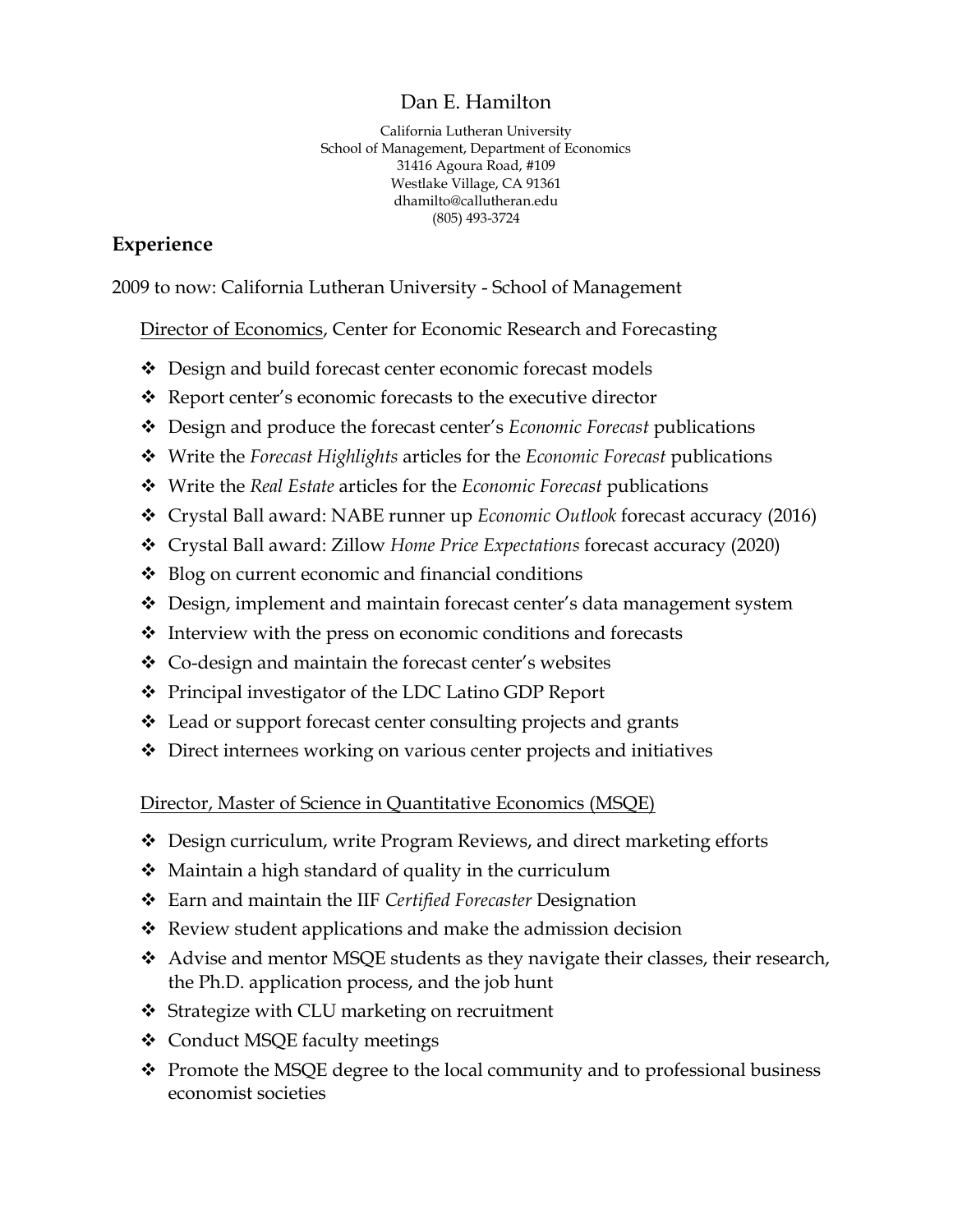Associate Professor with Tenure, Department of Economics

- Co-design masters in economics program
- \* Teach in the undergraduate economics program
- \* Teach in the masters economics program
- Organize School of Management presentation calendar
- Conduct original research in applied economic methods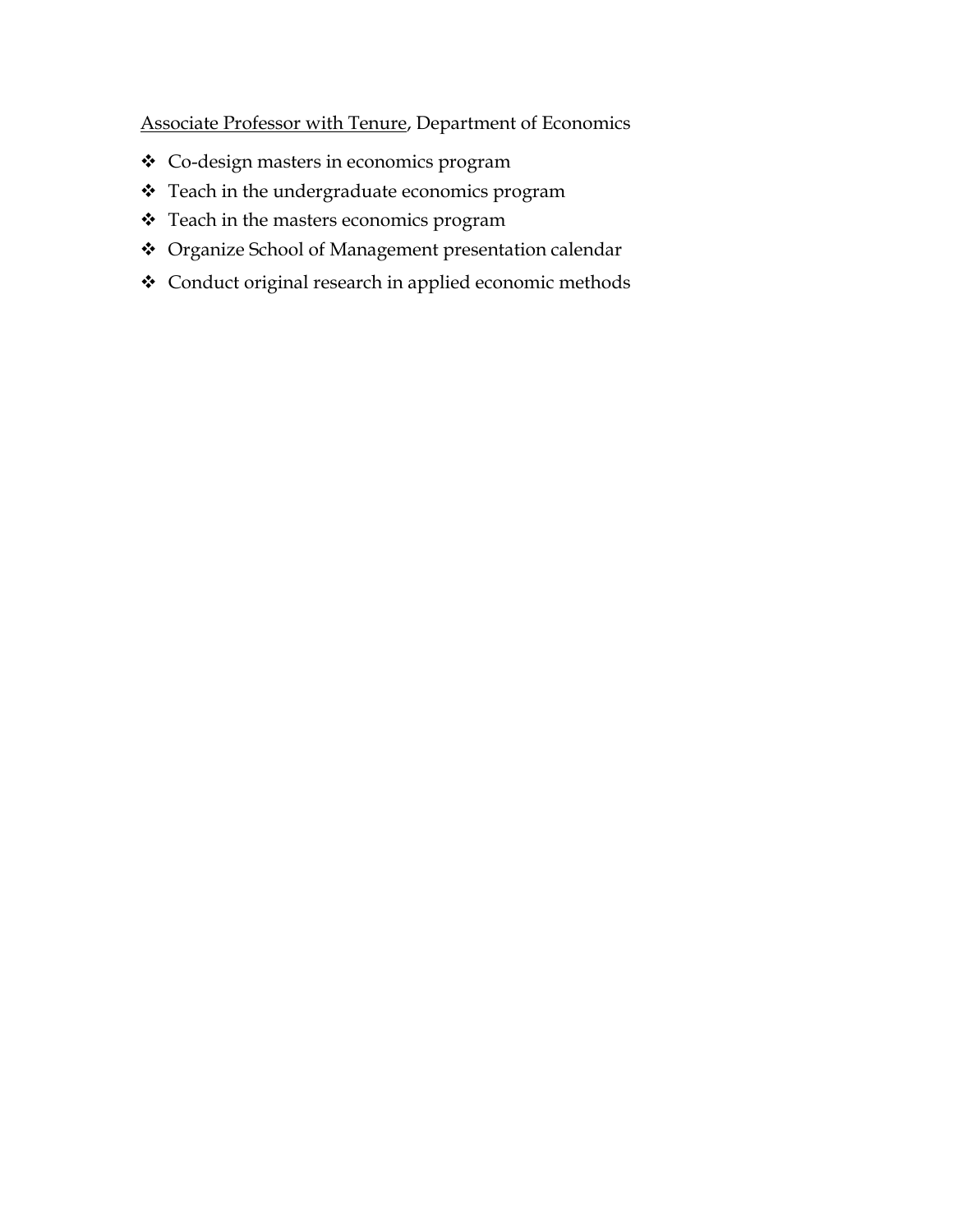#### March 2000 to May 2009

Director of Economics – UCSB Economic Forecast Project, (EFP)

Duties: build and maintain a large multi-county forecasting model, build and maintain a large regional California forecasting model, and build and maintain a United States forecasting model. Design and supervise implementation of new products, promote and service the entire product line, acting as a liason between clients and the EFP. Work as team member in designing electronic hypermedia publications. Design and create libraries of Powerpoint slides, including making of custom slides to highlight certain features of the data. Supervise our databases including collection, documentation, error-checking and maintenance. Write articles for the *Economic Outlook* publications. Conduct interviews with the media on current topics regarding financial markets and the economy. Participate in consulting projects providing forecast and data support in some cases, and as project leader in other cases, (see "Projects" section below). Write and interview for proposals for competitive RFPs issued by local and state governments and nonprofits. Study data and data collection processes for city, county, state, and national area economies and devise improved methods of measurement of economic activity.

October 1997 to February 2000

Economist – IHS Global Insight, (FKA WEFA), Global Services Group, International Consulting Division.

Duties: part of project team to build a global industry model with 68 industrial sectors for 64 countries around the world, manage a large multi-country forecasting and simulation trade-model of Southeast Asia, provide client services (typically designing, running, and documenting custom simulations) to large federal agencies, conduct international household buying power studies, calculate long-term world GDP forecasts with alternate scenarios, calculate international consumption forecasts, write the quarterly economic report on the Democratic Republic of Congo, and conduct training in WEFA's International Workshop Training seminars.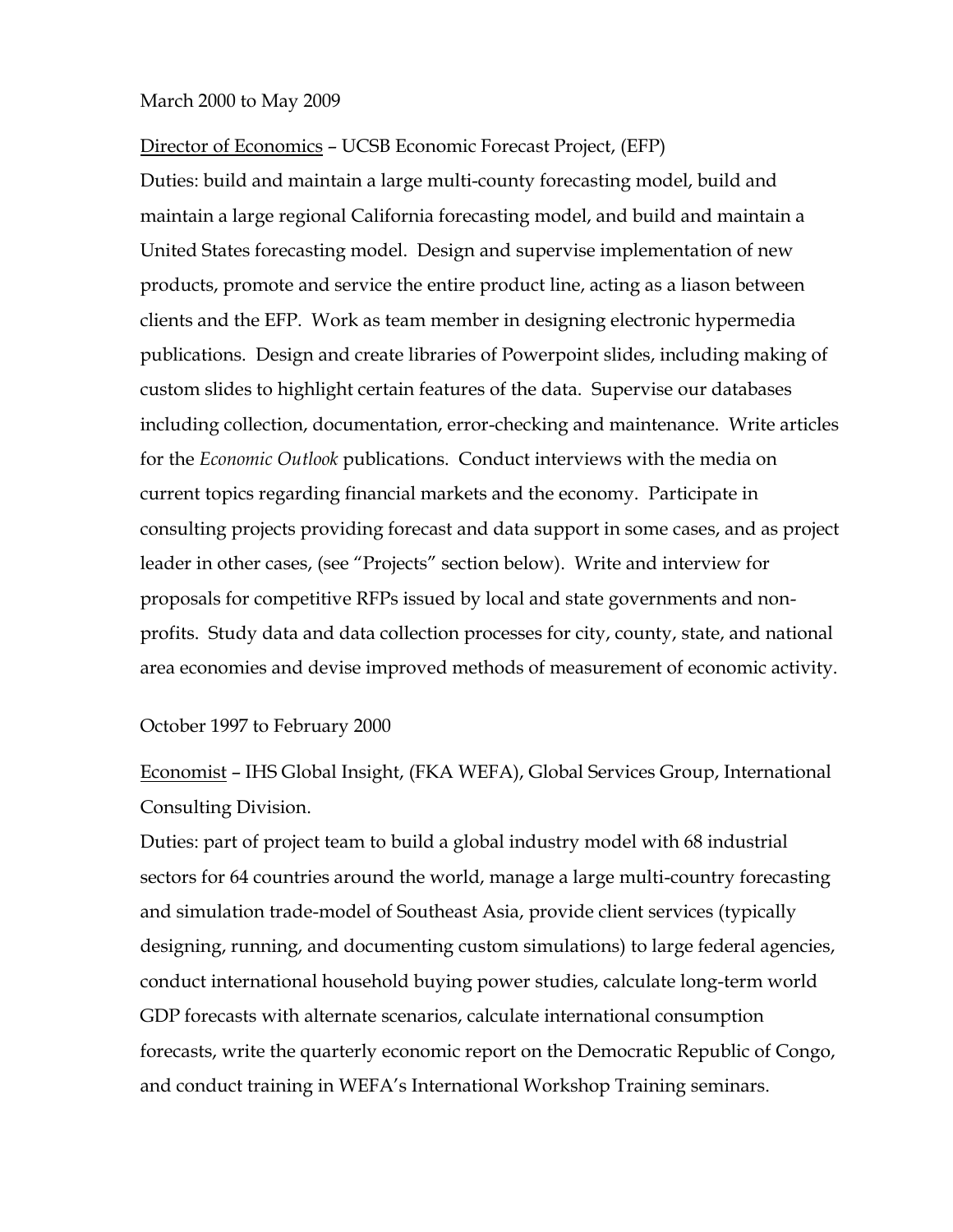### **Dissertation**

"The Aggregate Production Function and Econometric Testing"

Committee: Henning Bohn (Chair), Douglas Steigerwald, Rajnesh Mehra

### **Education**

Ph.D. in Economics U.C. Santa Barbara, June 2002

(fields: Macroeconomics and Econometrics)

M.A. in Economics U.C. Santa Barbara, 1991

(fields: Finance and Econometrics)

B.S. (honors) Agricultural Economics, U.C. Davis, 1990

(senior project: an application of linear programming to optimal crop rotation)

A.S. (honors) Mathematics and Physical Sciences, American River College, 1987.

## **Teaching Experience**

Assistant Professor: California Lutheran University

August 2009 – current

I was one of three Economics faculty chosen to design a M.S. Economics program with a high degree of academic rigor and extensive application including the ability to build economic forecast models.

Professor of Economics – Course List:

Graduate Graduate Graduate Graduate Graduate Undergraduate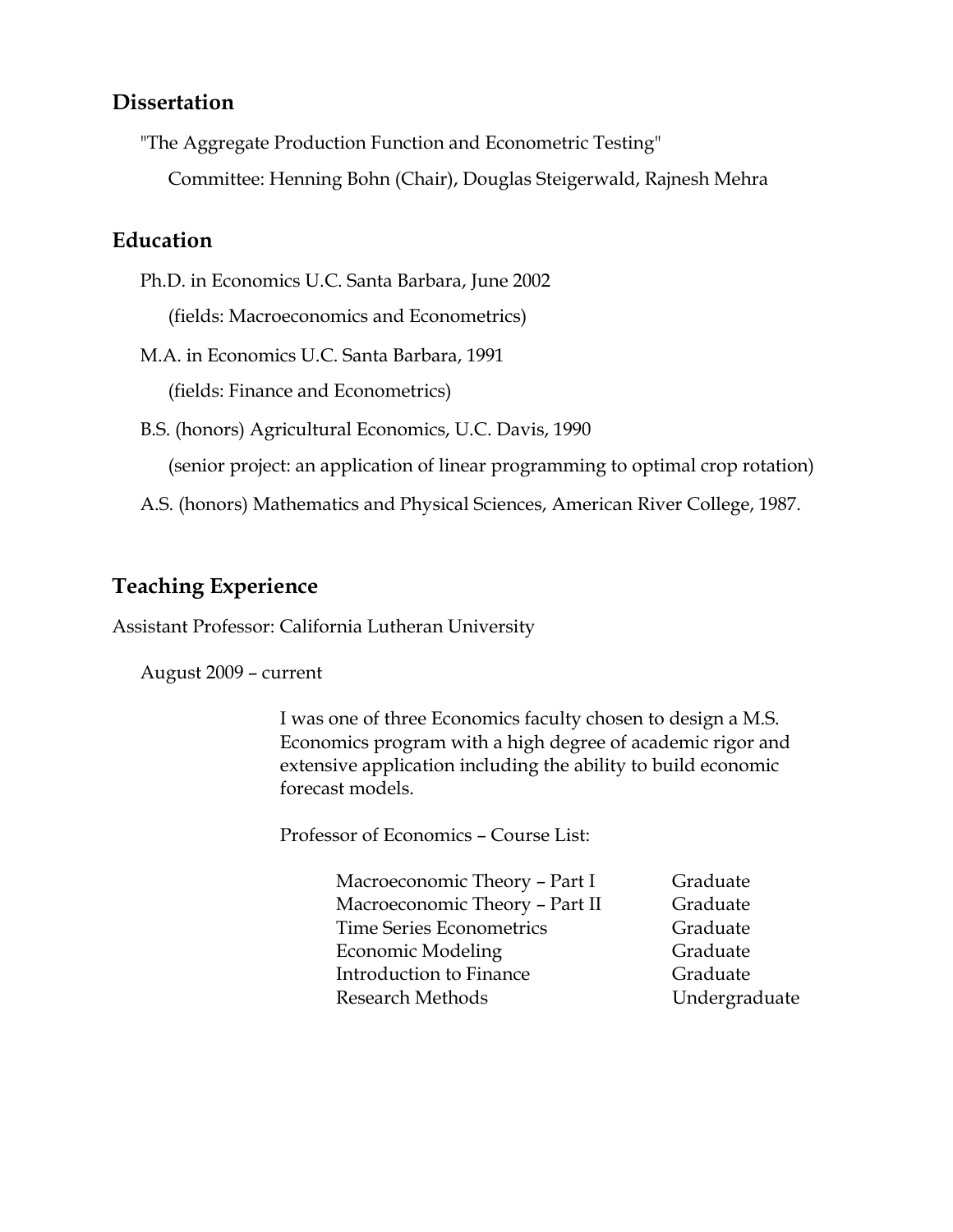International Workshop Training Sessions (WEFA):

| Mar. 26-Apr. 5, 1999 | "Macroeconomic Modeling with Aremos 5.1" workshop<br>given to MBA's in Philadelphia, PA.                                                                      |
|----------------------|---------------------------------------------------------------------------------------------------------------------------------------------------------------|
| August 10-13, 1998   | "Time Series Models and Business Forecasting with<br>Applications in Windows Aremos 5.1", workshop given to<br>Panama Canal officials in Panama City, Panama. |
| July 13-17, 1998     | "Time Series Models", workshop given to college seniors<br>and master's degree holders in Philadelphia, PA.                                                   |

#### Teacher:

Master's level macroeconomic theory, 2009 to now, CLU. Master's level monetary theory and policy, 2011, CLU. Master's level time-series econometrics, 2010 to now, CLU. Master's level economic modeling, 2010 to now, CLU. Bachelors's level economic research, 2012 to now, CLU.

Master's level macroeconomic theory, spring 2004, UC Santa Barbara.

Intermediate macro for math econ and business econ majors, spring 2002, UC Santa Barbara.

Principles of macro (6 week intensive course), fall 1997, Ventura College.

Intermediate macro for math econ majors, spring 1997, UC Santa Barbara.

Intermediate macroeconomics, fall 1995 and winter 1996, UC Santa Barbara.

Teaching Assistant:

GRADUATE: Macroeconomic theory (Ph.D.), Forecasting (M.A.)

UNDERGRADUATE: Intermediate macro- and microeconomics, Econometrics, Corporate finance, Introductory micro- and macroeconomics, Statistics.

Tutor:

Operations research/managerial economics, microeconomics, statistics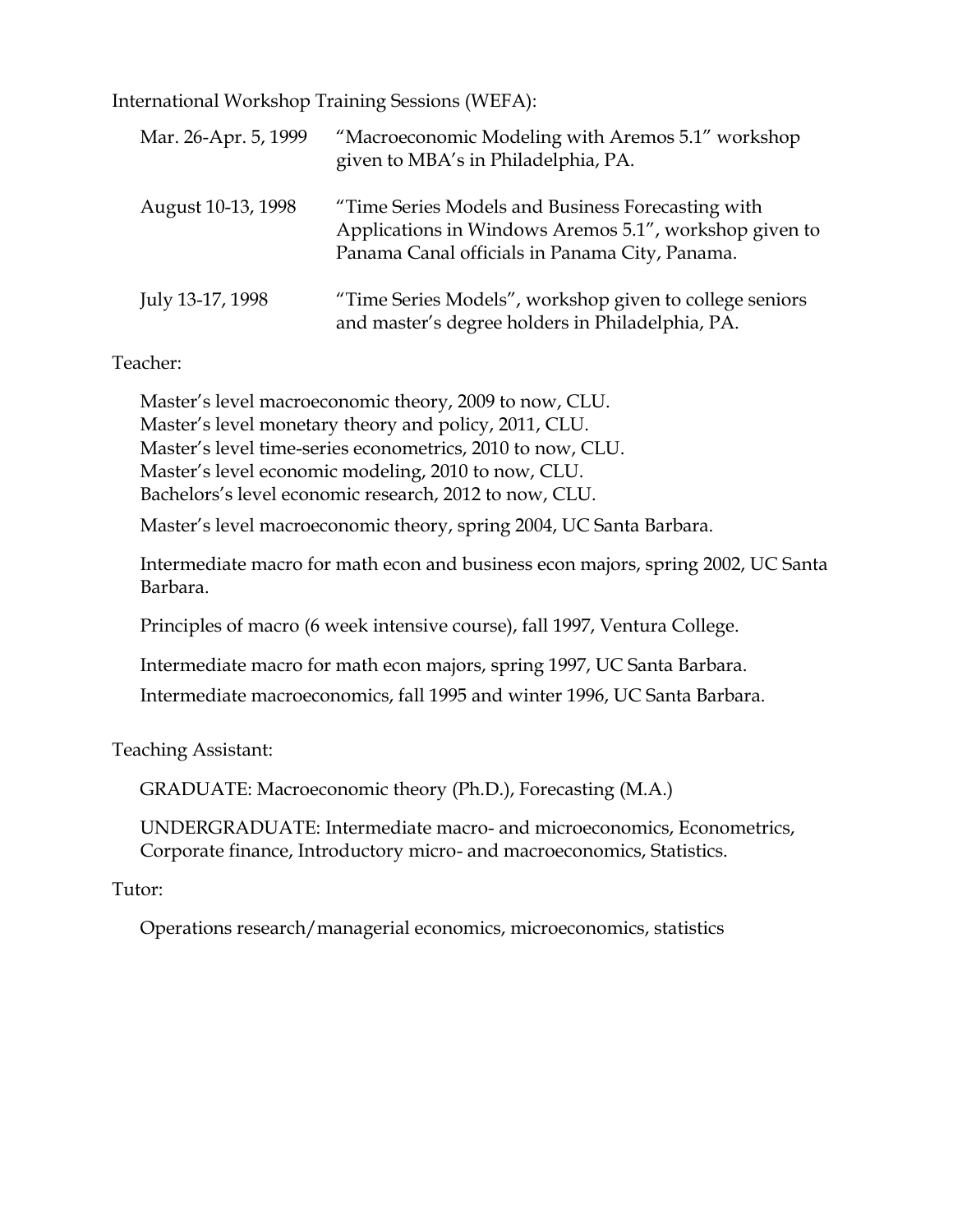## **California Lutheran University Publications**

**ACADEMIC – REVERSE CHRONOLOGICAL ORDER**

"Monetary Policy and PID Control", *Journal of Economic Interaction and Coordination*, DOI 10.1007/s11403-014-0127-3, March 2014. <http://link.springer.com/article/10.1007/s11403-014-0127-3>

"Forecasting with Structural Models and VARs: Relative Advantages and the Client Connection", *Foresight: The International Journal of Applied Forecasting*, Issue 22, Fall 2011. <http://ideas.repec.org/a/for/ijafaa/y2011i23p37-42.html>

"Using Aggregate Time-Series Variables to Forecast Notices of Default", *Business Economics*, vol. 45, no. 1, January 2010. Winner: NABE's *Contributing Paper* Award. <http://www.nabe.com/publib/be/1001/index.html>

#### **WORKING PAPER**

"FM-OLS Estimation of Near Unit Root Data", *California Lutheran Economics Department*, January 30, 2019.

#### **PROFESSIONAL**

- D. Hamilton, M. Fienup, D. Hayes-Bautista, and P. Hsu. 2020. "LDC U.S. Latino GDP Report: Quantifying the New American Economy." Latino Donors Collaborative (LDC), September.
- D. Hamilton, M. Fienup, D. Hayes-Bautista, and P. Hsu. 2019. "LDC U.S. Latino GDP Report: Quantifying the New American Economy." Latino Donors Collaborative (LDC), September.
- "United States Forecast Highlights", *The United States Economic Forecast* Quarterly: from Sept. 2009 until now.
- "California Forecast Highlights", *The California Economic Forecast* Quarterly: from Sept. 2009 until now.
- "Oregon Forecast Highlights", *The Oregon Economic Forecast* Quarterly: from Jan. 2010 to May 2013.
- "Central Oregon Forecast Highlights", *The Central Oregon Economic Forecast* Annually: from Jan. 2010 to Jan. 2014.

"Ventura County Forecast Highlights", *The Ventura County Economic Forecast*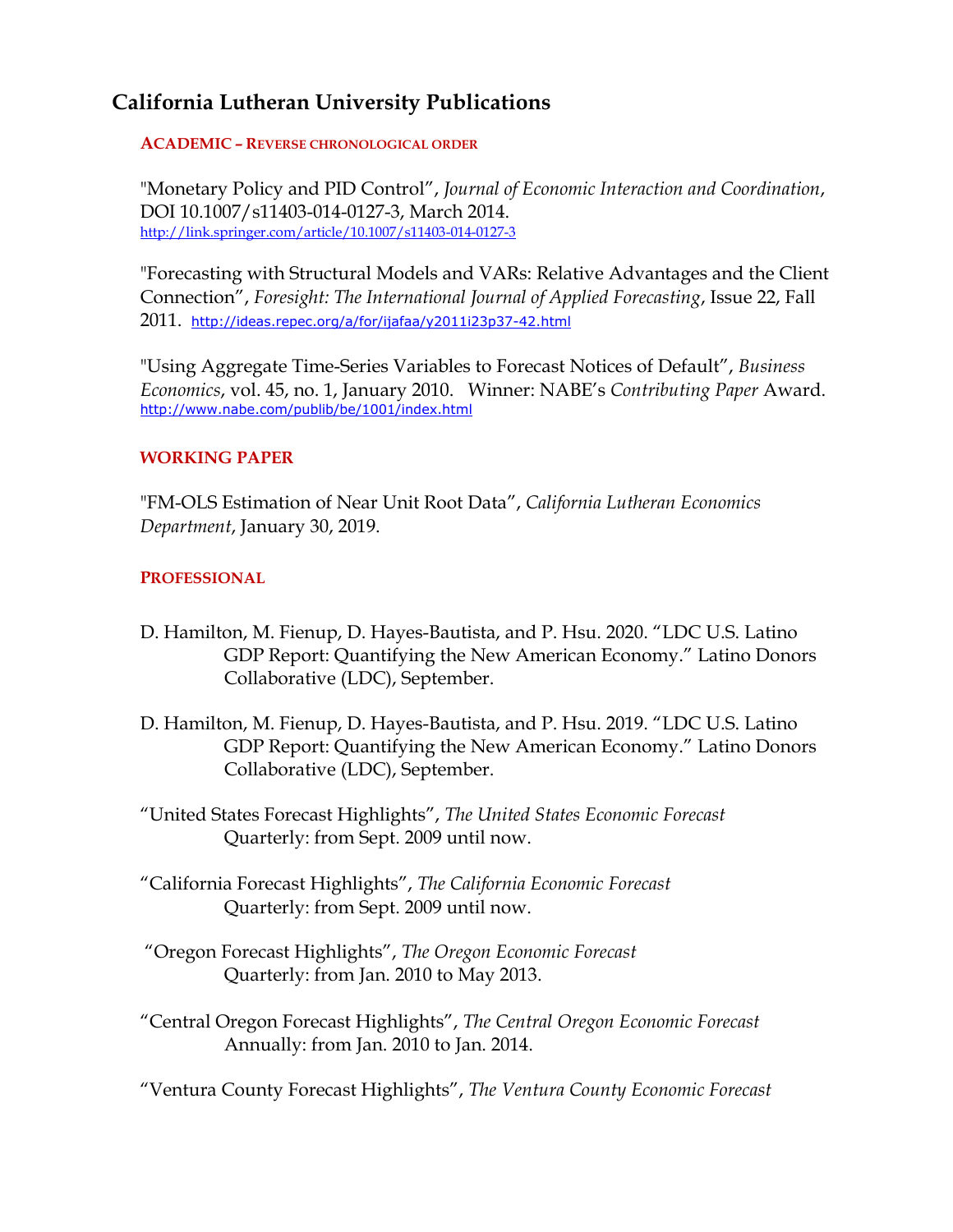Annually: from Feb. 2010 until now.

"San Fernando Valley Forecast Highlights", *San Fernando Valley Economic Forecast* Annually: from Nov. 2017 until now.

## **UCSB** *Economic Outlook* **Publications**

#### **PROFESSIONAL**

- "United States Forecast Highlights", *The United States Economic Outlook* Quarterly: from Sept. 2006 until June 2008.
- "California Forecast Highlights", *The California Economic Outlook* Quarterly: from Sept. 2006 until June 2008.
- "Oregon Forecast Highlights", *The Oregon Economic Outlook* January 2009
- "Ventura County Real Estate" *The Ventura County Economic Outlook* Annual: from Feb. 2001 until Feb. 2009.
- "Santa Barbara County Real Estate" *The Santa Barbara County Economic Outlook* Annual: from Apr. 2000 until Apr. 2009.
- "San Luis Obispo County Real Estate" *The San Luis Obispo County Economic Outlook* Annual: from Nov. 2000 until Nov. 2008.
- "Los Angeles County Forecast Highlights" *The Los Angeles County Economic Outlook* Semi - annual: from Jul. 2003 until Jan. 2009.

# **UCSB Working Papers**

"How productive are public capital, private capital, human capital and R&D in the U.S.?", UCSB working paper November 1, 1996.

"Cointegration estimation with Fully-modified OLS and a method from Saikkonen", UCSB working paper June 1, 2002.

"Optimal Taxation with Public Capital in an Infinite Horizon Model", UCSB working paper June 1, 2002.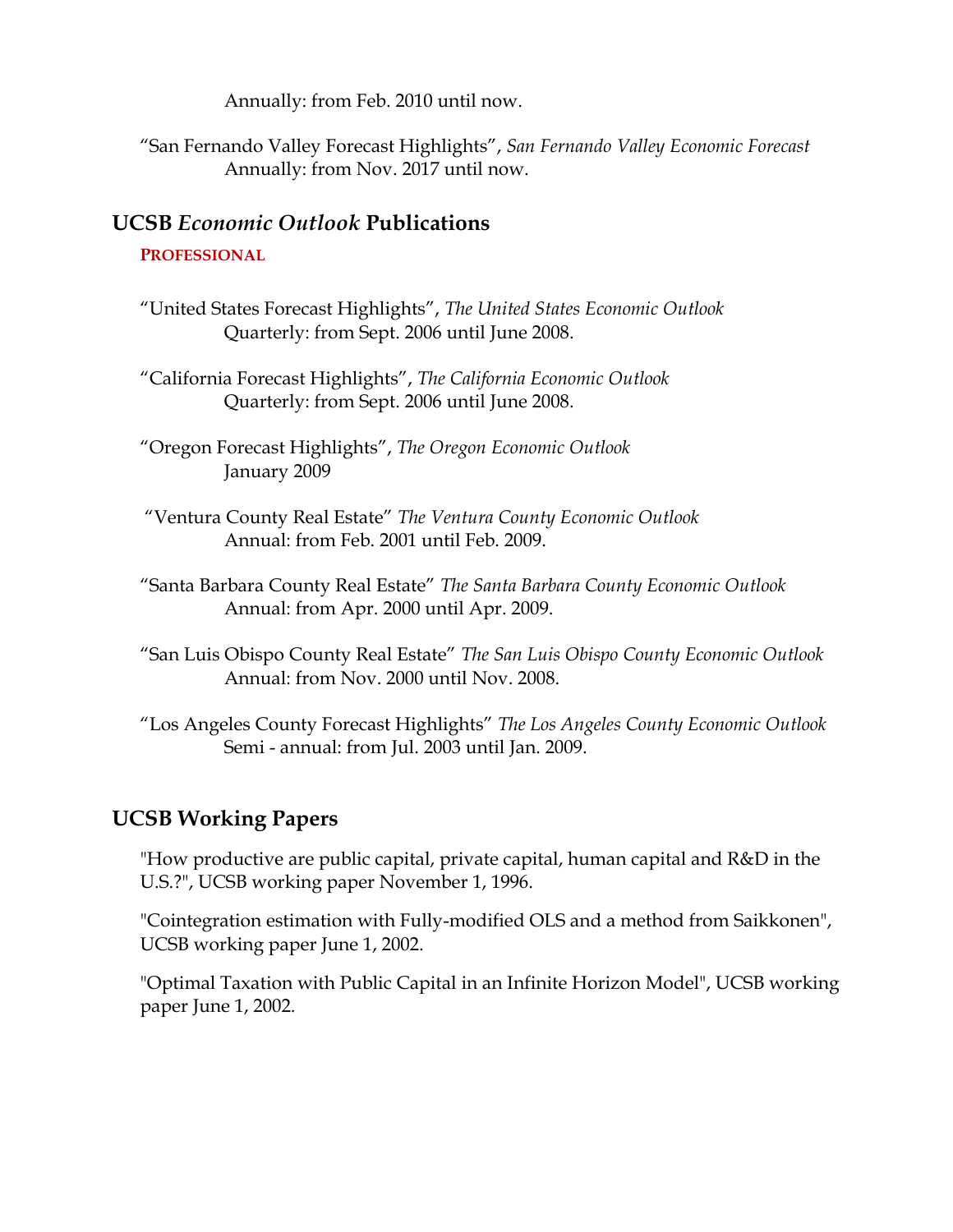### **Presentations**

"U.S. Growth Prospects: The Impact of COVID19 and "Unbounded Policies"", presented to the AgriBank *Strength, Stability, Solutions* Conference, St. Paul, MN, September 9, 2020.

"FM-OLS Estimation of Near Unit Root Data", presented to the California State University Channel Islands Economics Department, Camarillo, CA, January 30, 2019.

"FM-OLS Estimation of Near Unit Root Data", presented to the California State University Chico Economics Department, Chico, CA, January 29, 2019.

"Modern Forecasting Techniques", presented at the California State University Chico Forecasting Seminar, Chico, CA, January 29, 2019.

"Introduction to Macroeconomic Policy", presented to the Gustavus Adolphus College Macroeconomic Theory class, St. Peter, MN, February 14, 2018.

"Economic Forecasting: A Macroeconomic Perspective", presented to the St. Olaf College Economics Department Seminar, Northfield, MN, February 13, 2018.

"The economic outlook for the nation", presented to the AgriBank Asset Liability Committee, St. Paul, MN, February 13, 2018.

"The economic outlook for the nation", presented to the CFO of AgriBank, St. Paul, MN, February 16, 2017.

"The economic and real estate outlook for the nation and region", presented to the Southern California Appraisal Institute, Ventura, CA, February 8, 2017.

"The economic and real estate outlook for the nation and region", presented to the SCORE, Westlake Village, CA, January 12, 2017.

"Introduction to Macroeconomic Forecasting: macroeconomic forecasting models with econometric design considerations", presented to the Westlake Village Data Science Group, Westlake Village, CA, August 9, 2016.

"The structures of macroeconomic forecasting models with econometric design considerations", presented to the California Lutheran Mathematics department, Thousand Oaks, CA, March 4, 2015.

"Introduction to Economic Forecasting", presented at Santa Barbara City College, Santa Barbara, CA, December 13, 2014.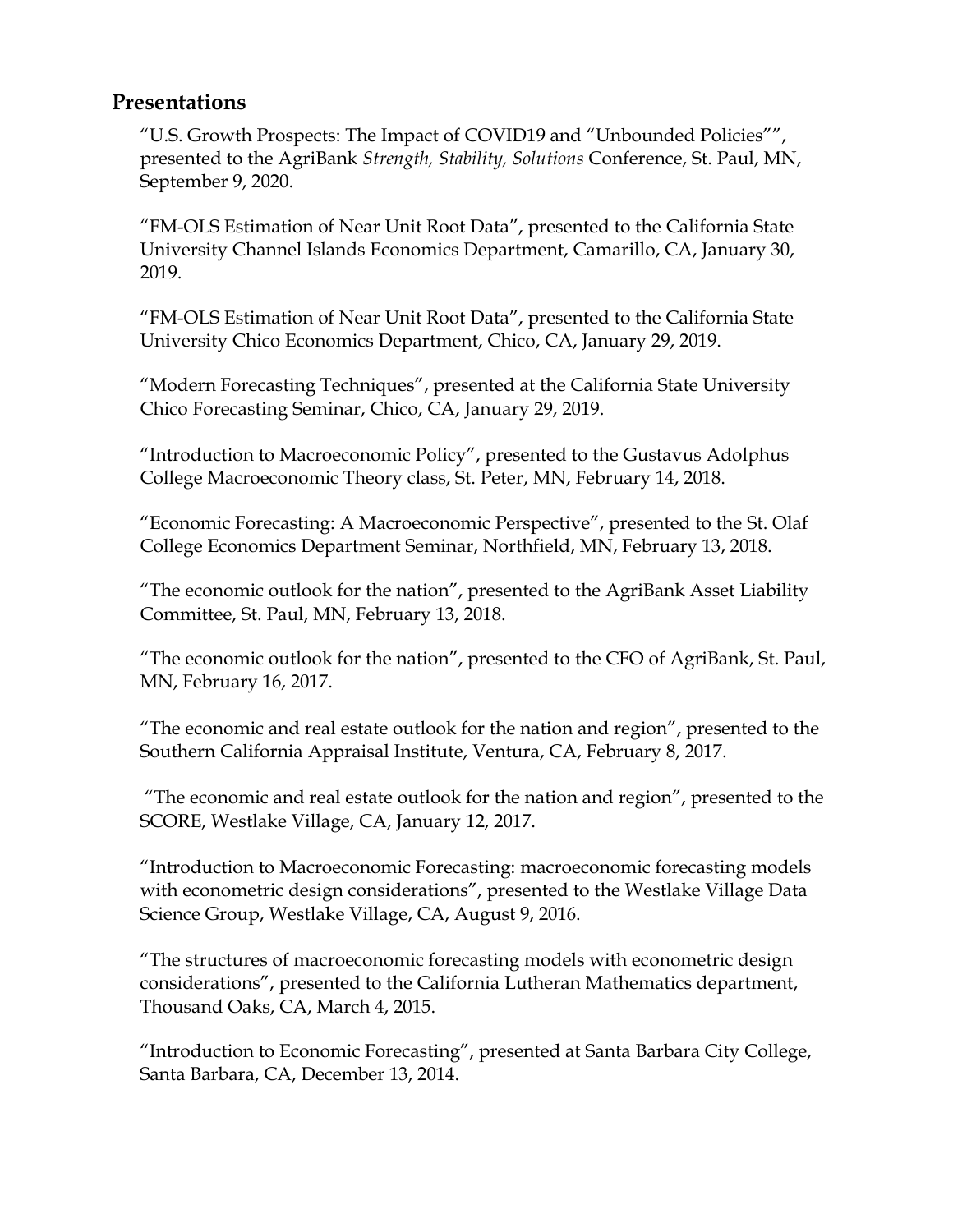## **Presentations (continued)**

"Comments: The Phillips Curve", presented at the Fairmont Preparatory Academy, Buena Park, CA, April 27, 2014.

"Comments: Fed Policy Debate", presented at the Fairmont Preparatory Academy, Buena Park, CA, May 18, 2013.

"The United States Economy", presented to The Powerhouse Group, Thousand Oaks, CA, December 4, 2012.

"Results from Faculty and Student Technology Surveys" at CLU's Center for Teaching and Learning Workshop, California Lutheran University, November 15, 2012.

"Research through Classroom Discussion" at the Association of Lutheran Faculties conference: Enhancing Teaching and Learning in Lutheran Higher Education Through Experienced Based Pedagogy, Minneapolis, MN, October 6, 2012.

"Forecasting Future Market Conditions" at the Altamont Group's seminar entitled: Business Forecasting: Predictive Intelligence Summit 2012, San Diego, CA, February 27, 2012.

"Economic Forecasting and the Current Recession", presented to The Financial Planning Association, Thousand Oaks, CA, October 21, 2011.

"The Ventura County Long-Run Forecast, with Alternate Scenarios", presented to The Ventura County Transportation Commission, Camarillo, CA, March 2011.

"Economists, the Economy, California, and Forecasting", presented to The Powerhouse Group, Westlake Village, CA, December 2010.

"The Ventura County Long-Run Forecast", presented to The Ventura County Transportation Commission, Camarillo, CA, September 2010.

"Economic Forecasting and the Current Recession", presented to The Financial Planning Association, Thousand Oaks, CA, April 2010.

"The U.S. Economy and Economic Forecasting", presented to The American Public Works Association, Camarillo, CA, January 2010.

"Using Aggregate Time Series Variables to Forecast Notices of Default", presented California State University Channel Islands, Camarillo, CA, November 2009.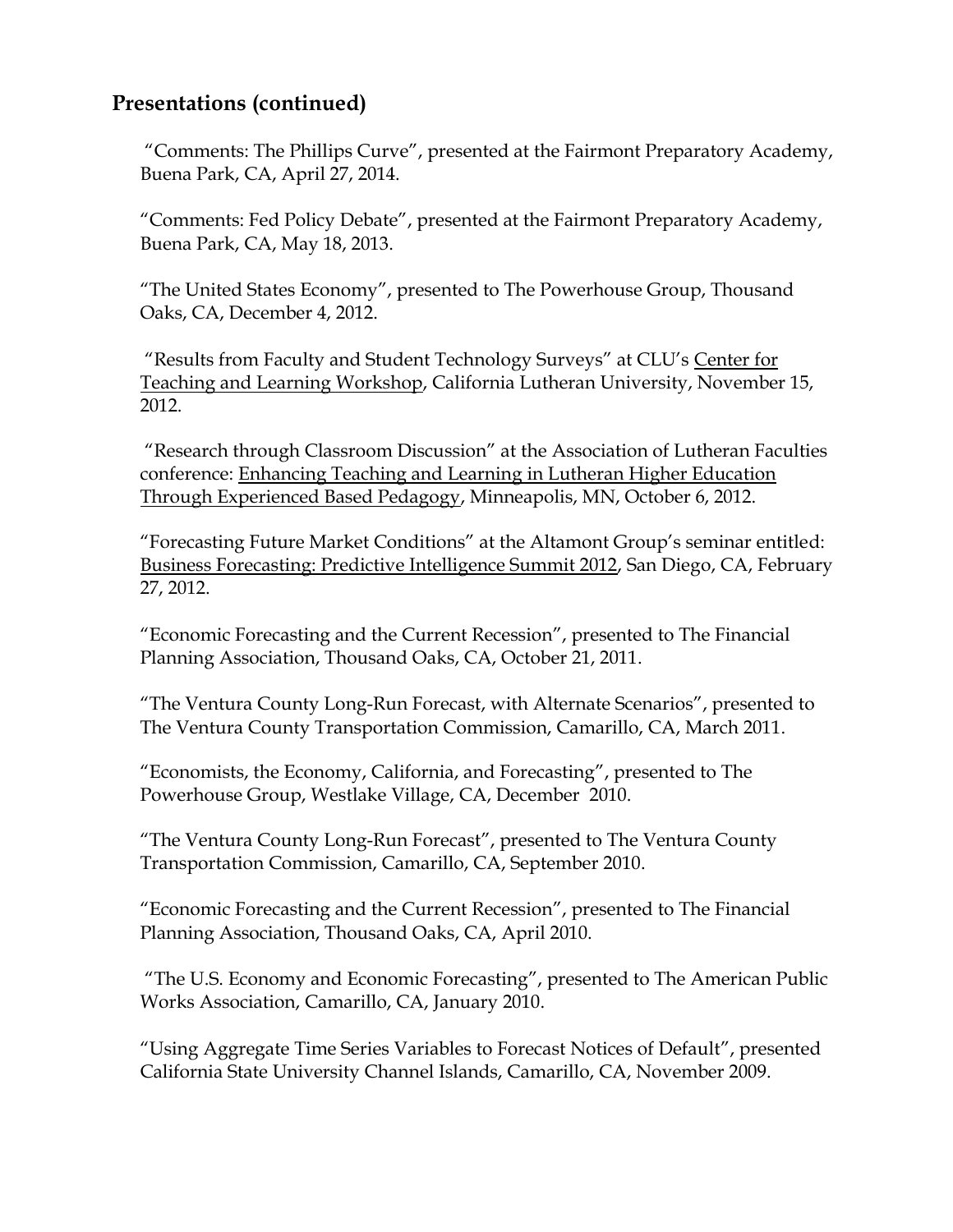## **Presentations (continued)**

"Preliminary Forecast Review", presented to Economic Forecast Project Board members and Sponsors, UCSB, CA, September 2006.

"San Luis Obispo County Data Symposium", presented to San Luis Obispo County sponsors, San Luis Obispo, CA, August 2005.

"The Tri-Counties Economy and Real Estate Markets", presented to the San Luis Obispo County chapter of the Risk Management Association, Pismo Beach, CA, November 2004.

"How might Housing Shortages alter Population Forecasts?", panel discussant, 17th Annual USC Demographics Workshop, Los Angeles, CA, May 2004.

"The Santa Ynez Valley Real Estate Market", Santa Ynez, CA, June 2003.

"The North Santa Barbara County Real Estate Outlook", Santa Maria, CA, May 2003.

"The UCSB-EFP Tri-Counties Economic Model", Santa Barbara CA, April 2003.

"The Santa Ynez Valley Real Estate Market", Santa Ynez, CA, June 2002.

"The Santa Barbara County Real Estate Picture", Santa Barbara, CA, April 2002.

"The Santa Ynez Valley Real Estate Market", Santa Ynez, CA, June 2001.

"The UCSB-EFP Tri-Counties Economic Model", Santa Barbara CA, April 2001.

"The San Luis Obispo County Economy", presented to the San Luis Obispo Chamber Leadership Breakfast, San Luis Obispo, CA, August 2000.

"Forecasting the U.S. Aggregate Production Function: OLS versus Cointegration Estimators", WEFA (Philadelphia), September 1997.

"How productive are public capital, private capital, human capital and R&D in the U.S.?, Washington State University, February 1997.

"How productive are public capital, private capital, human capital and R&D in the U.S.?, UCSB, December 1996.

"On the Use of Some New Cointegrating Relation Estimators: Finite Sample Results from Simulations", Econometric Society 7th World Congress, Tokyo, Japan, September 1995.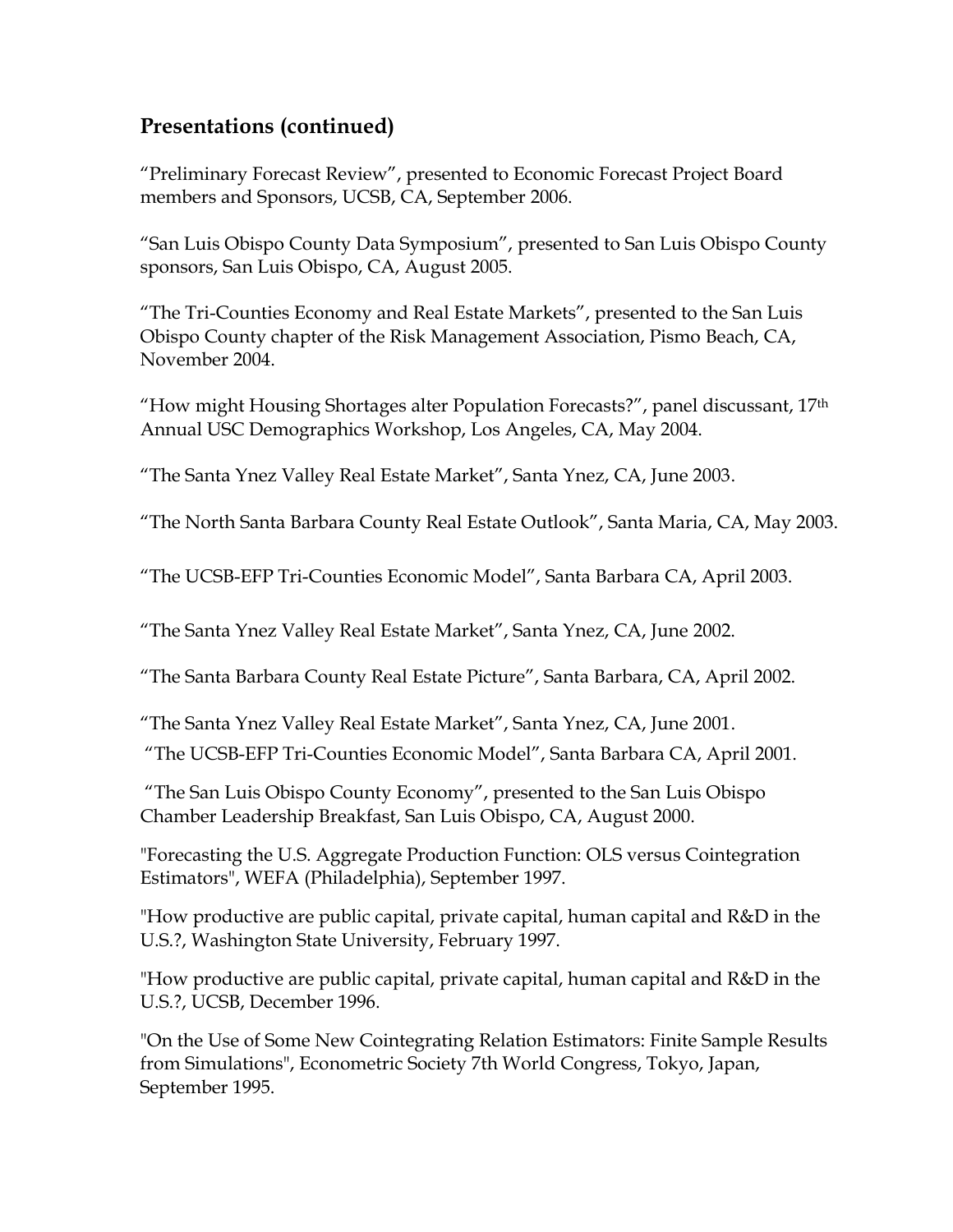## **Presentations (continued)**

"On the Use of Some New Cointegrating Relation Estimators: Finite Sample Results from Simulations", UCSB, June 1995.

## **Project Experience**

California Lutheran University, CERF, (2009 - current)

#### Production Forecasting

Designed and supervised the implementation of a database system for regional, state, and national forecasts.

Designed and maintained three quarterly forecast models: United States, California, and Oregon. Designed and maintained these annual forecast models: Central Oregon, Ventura County, Oxnard, Camarillo, San Buenaventura, and the San Fernando Valley.

#### Custom Forecasting

Designed and maintained a quarterly forecasting model for an apparel manufacturer, a model that computes 18-month forward apparel orders for about 150 different products. Designed a 5-year economic and general fund forecasting model for the City of Oakland, and the Port Operations in Oakland. Designed two long-run (30-year) forecast models, one for the United States and one for Ventura County. I designed and built a custom dataset and a quarterly macro-economic forecast model for the San Fernando Valley. I am currently designing Economic Forecast models for China, Arizona, and Los Angeles County.

### Consulting Clients

Ventura County WIB, Ventura County Transportation Commission, NAI Capital Commercial, Western States Petroleum Association, Aera Energy LLC, IFPTE-Local 21, Californians for Affordable and Reliable Energy, Southern California Association of Governments, Waterman Gardens, The Southern California Association of Governments, The Ojai Sanitation District, the Cabrillo Economic Development Corporation, the Oakland Port Authority, the California Manufacturer and Technology Association, Econ NSBC, the Latino Donors Collaborative, Bank of America, the Ventura County Civic Alliance, the Area Housing Authority, Dole Foods, and the Workrite Clothing Company.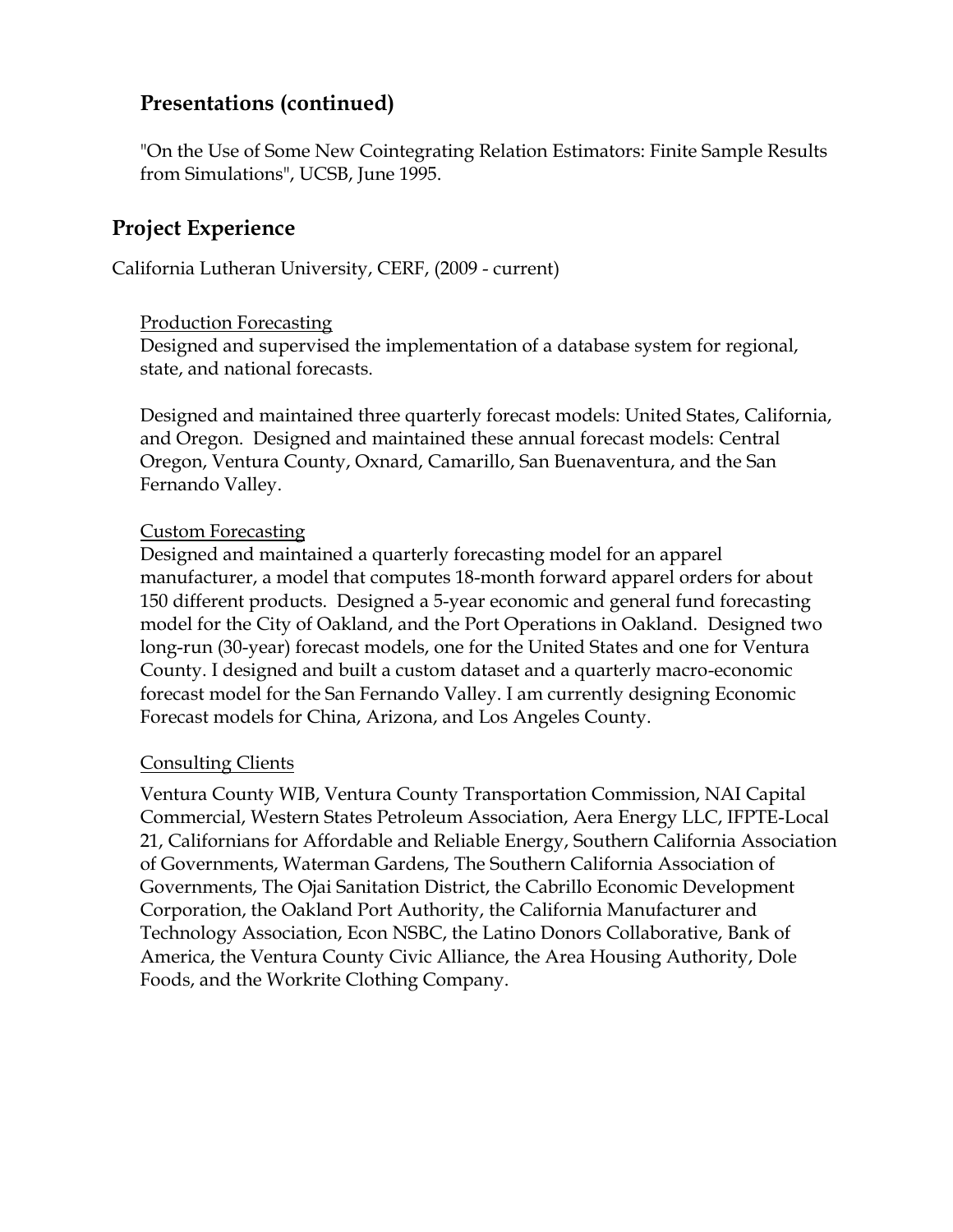#### UCSB Economic Forecast Project (2000-2009)

#### Production Forecasting

Designed and supervised the implementation of a database system for a regional California forecast model. The idea was that presenting economic indicators for all 58 counties at once would be data overload for our clients, so we created six large regions of California that further breakdown into 12 regions such that data could be presented as either 6 or 12 indicators rather than 58 if desired.

Built a 2,000-variable regional California forecast model using the above mentioned regional database. This model might be the most detailed California forecast model on the planet, with industry detail, regional detail, taxable sales detail and various other economic indicators.

Built a relatively small United States forecasting model, 1,500-variables, with explicit modeling of household sector wealth by type, a variety of interest rates, and industry detail.

Built a 10,000-variable multi-county forecasting model including both top-down and bottom-up linkages, explicit modeling of city-level activity with plenty of industry level detail.

Directed and managed the creation of a 22,000-variable database system on economic indicators for the United States, California, Los Angeles County, Santa Barbara County, San Luis Obispo County, and Ventura County.

Created measures of Gross Product for county and city level economies.

#### Production Reporting

Created a monthly financial report for county level economies.

Created a stock index for county level economies.

#### Consulting

Built a custom model of real estate development, economic activity, housing prices, population, and commuting activity for five sub-county regions in San Luis Obispo County, Santa Barbara County, Ventura County, and Los Angeles County. This model contained explicit feedbacks between traffic congestion, housing prices, jobs and salaries by sector and it contained multiple methods of commuting choice, i.e. personal, bus, and light rail.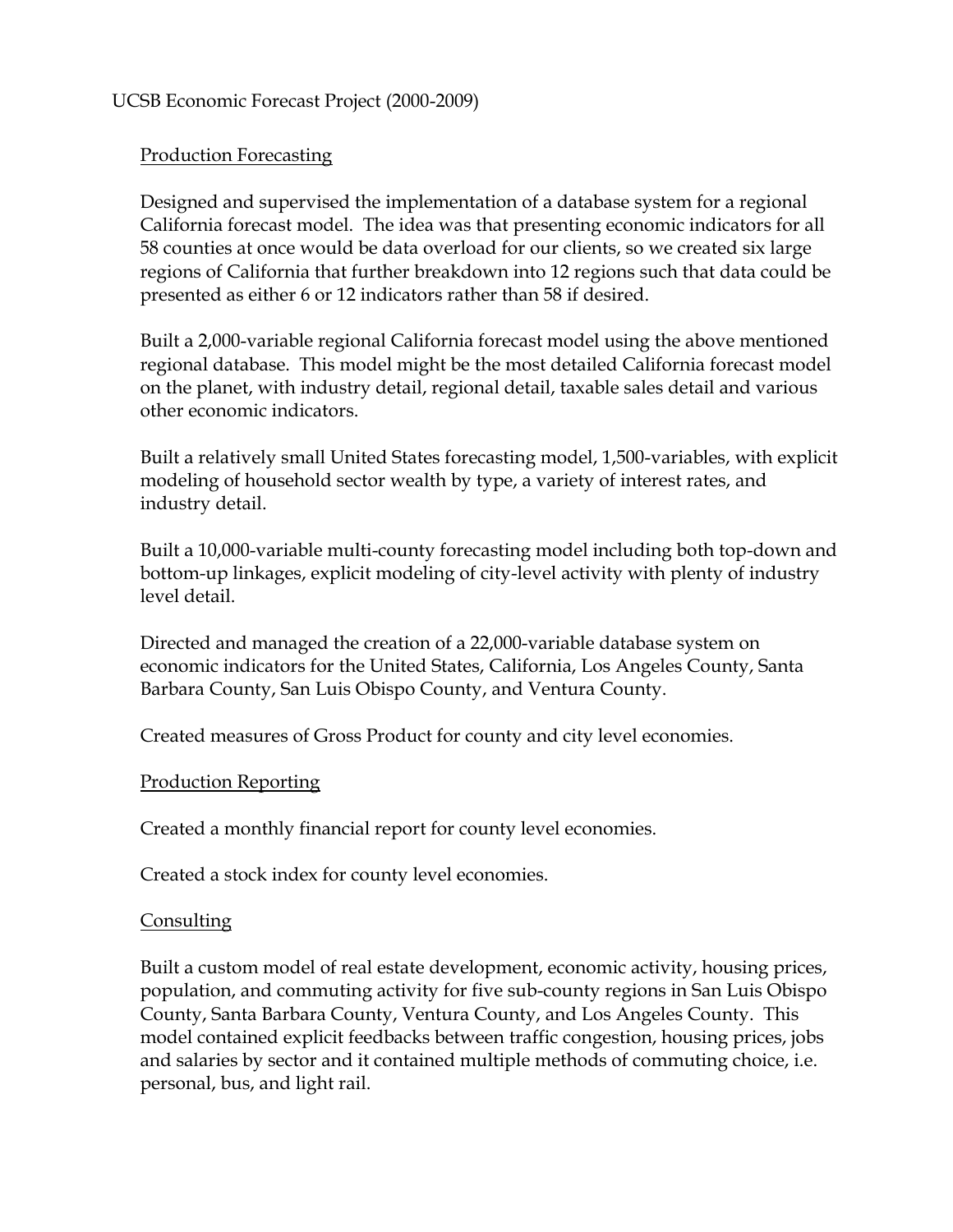Built a custom model of elementary school and high school enrollment for a new neighborhood in the Los Angeles area to examine the rate at which a large residential project would generate new students for the school system.

Provided forecasts of alternate scenarios for Ventura County's economy as part of an omnibus Workforce Investment Board study.

Provided forecasts of alternate scenarios for Santa Barbara County's economy as part of an omnibus Workforce Investment Board study.

Built various local area general fund revenue and expenditure models with links to general economic activity for the area.

I have constructed various special datasets for custom geographies, typically a subcounty area that involves splitting unincorporated areas, or estimating certain datasets at the city-level that were previously only available at the County-level or higher.

Built a small forecasting model for the economy of the Eastern Sierra including one town, Mammoth Lakes, and two counties, Inyo and Mono counties.

Project leader for an Economic Impact study of Vandenberg Air Force Base.

Assisted with computational aspects of an Economic Impact study of UC Santa Barbara.

Built a custom model of local community college enrollment based on local demographic trends with detail of part-time versus full-time students including explicit tracking of the flow of new students out of the local high school system and the outflow of students due to graduation, certificate awards, and satiation.

Built a small custom forecasting and simulation model of the Thousand Oaks economy with alternate types of recession scenarios that included a forecast of the General Fund with breakdowns of revenue types.

WEFA, now known as IHS Global Insight (1997-2000)

World Industry Service (WIS) – part of a 3 person team that implemented this service: a quarterly forecasting model and database for 64 industries for 68 countries. Areas of responsibility included: database construction and quality control, estimation of partial year data, estimation of missing data and modeling. I created a set of programs that updated the database and formulated the model in an automated fashion.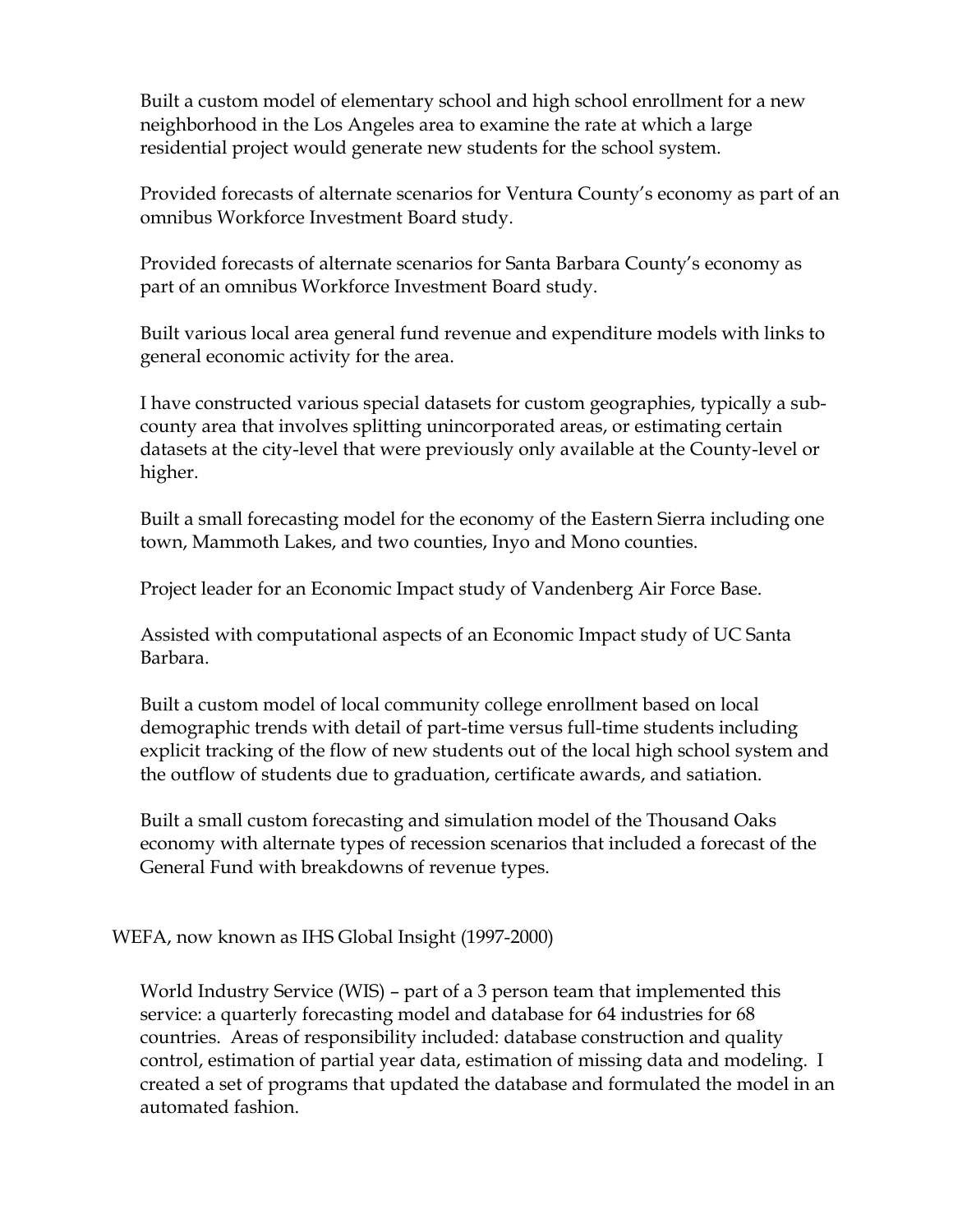Small Country Forecasts – I created a forecasting model for 50 very small countries all over the world as part of the Global Consulting team.

Multi-country trade model – I maintained and provided customer support for a fairly large (6,000 variable) Southeast Asia trade-linked forecasting and simulation model. Responsible for all facets of this project including: database updating, estimation, forecast, simulation, documentation, and customer service.

Small Country Forecasting & Simulation model – helped build, maintain and provided customer service for a small country model used for forecasting and for policy simulations, in particular, fiscal and monetary policies. Used by the Central Bank for research and policy decisions.

World Debt Markets Database – maintained a monthly database of all bond issues around the world above a certain size. Provided programming support and improved the system of data delivery to the client.

Household Purchasing Power – provided programming for further automating computations of household purchasing power for countries all over the world, and delivered final results and written analysis to clients.

## **Institutional Service**

Cal Lutheran University

| Member                | <b>Information Technology Advisory Committee</b> | 2010 to 2011    |
|-----------------------|--------------------------------------------------|-----------------|
| Chair                 | <b>Information Technology Advisory Committee</b> | 2011 to 2013    |
| <b>Staff Search</b>   | <b>CTL Instructional Designer</b>                | 2013 to 2014    |
| Member                | <b>Institutional Review Board</b>                | 2013 to 2016    |
| Member                | <b>Experiential Learning Committee</b>           | 2013 to current |
| Member                | Graduate/Professional Education Committee        | 2016 to current |
| <b>Faculty Search</b> | Graduate Psychology Quant Faculty                | 2017 to 2018    |
| Chair                 | Graduate / Professional Education Committee      | 2018 to 2019    |
| Member                | <b>AVP-EEIR Search Committee</b>                 | Spring 2020     |
| Member                | Appointment, Rank and Tenure Committee           | $2020 - on$     |

#### School of Management

| Interviewer | Marketing Professor Search                        | 2010 to 2011 |
|-------------|---------------------------------------------------|--------------|
| Member      | Marketing Professor Search                        | 2012 to 2013 |
| Chair       | Infrastructure Cmte - School Strategic Initiative | 2013 to 2014 |
| Researcher  | Accreditation Impact on Enrollment/Tuition        | 2015 to 2016 |
| Organizer   |                                                   |              |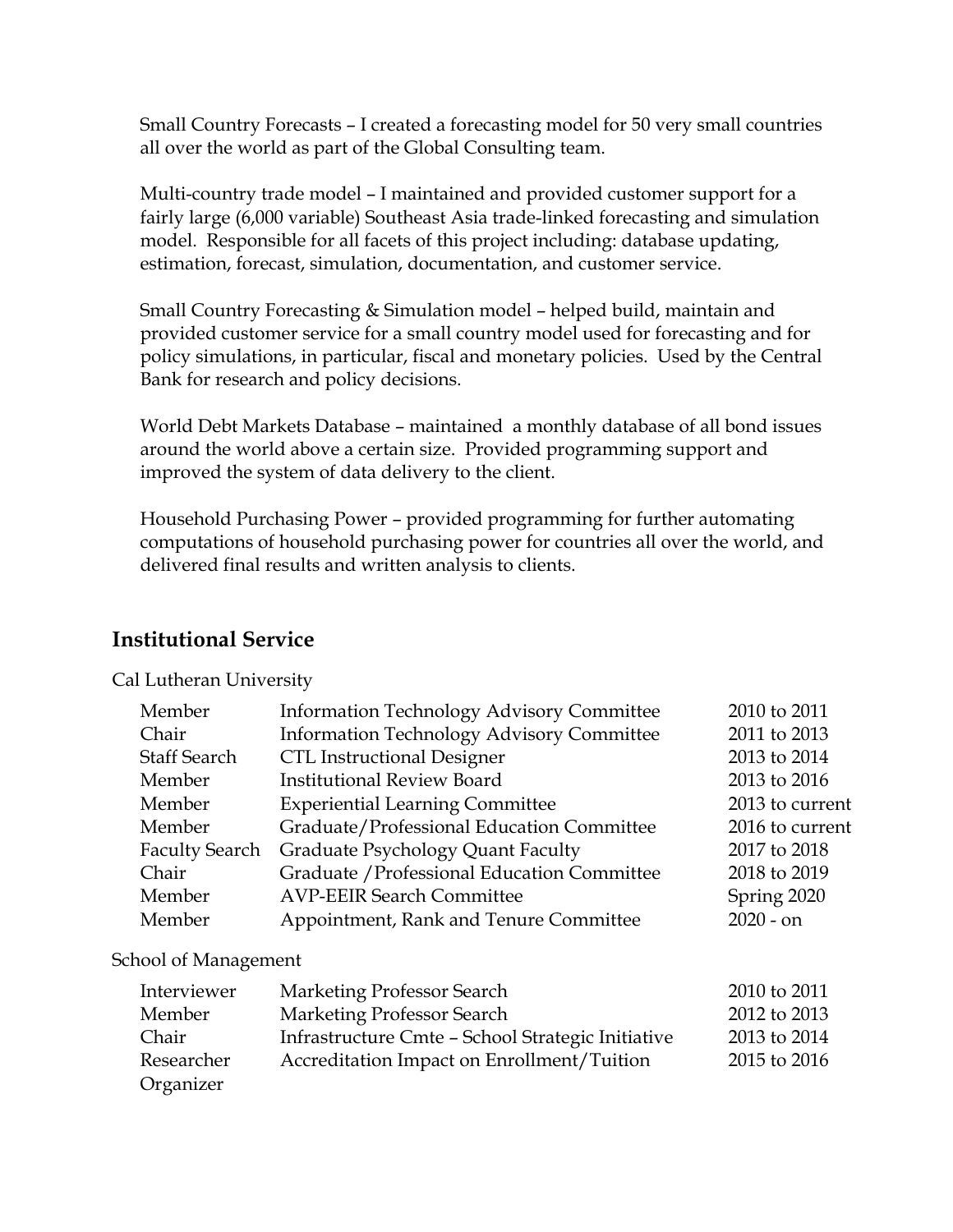## **Texbook Reviewer**

For John Wiley and Sons in the Field of Time-Series Econometrics 2012

## **Research Experience**

For UCSB professors during 1991-1994:

Douglas Steigerwald: Write GAUSS programs for EM algorithm estimation of MA(1) and VMA(1) models.

Linda Tesar: Run and monitor GAUSS programs written for international finance research.

Jati Sengupta: Collect data and estimate models of Cost efficiency using regression analysis and linear programming. Determined the underlying distribution of the data using sample moments.

At the UCSB Economic Forecast Project (Santa Barbara), summer 1993. Supervisor: Mark Schniepp.

At the USDA's Economic Research Service: summer of 1990. Supervisor: Barry Krissof.

## **Professional Memberships**

American Economic Association American Finance Association

Global Association of Teachers of Economics

International Institute of Forecasters

National Association of Business Economists

## **Journal Subscriptions**

American Economic Review American Economic Journal: Macroeconomics Business Economics Foresight: Applied Forecasting International Journal of Forecasting